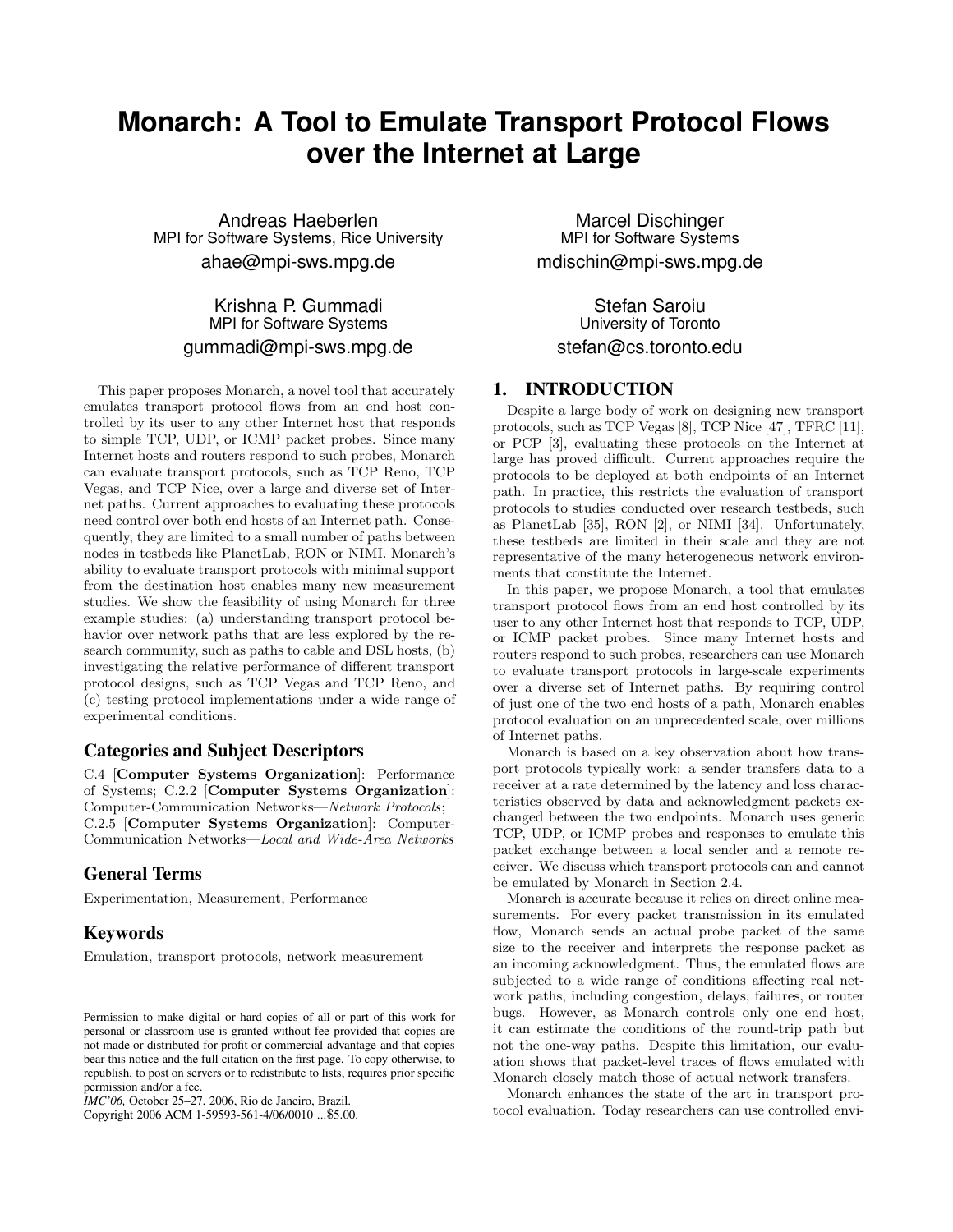

Figure 1: The Monarch packet exchange: In a normal TCP flow, large data packets flow in one direction and small acknowledgment packets in the other (a). Monarch emulates this by using large probe packets that elicit small responses (b). While in a normal flow, sender and receiver are on different hosts (c), Monarch colocates them on the same host and interposes between them (d). The numbers in parentheses are packet lengths in bytes.

ronments like network emulators [46,48] or testbeds [2,34,35] for a systematic analysis of protocol behavior. Monarch complements these tools by providing live access to a real network path. This enables experiments with emerging network infrastructures, such as broadband networks, for which emulators and testbeds are not yet widely available. Further, it naturally captures the complex protocol interactions with the different configurations of networks and traffic workloads that exist in deployed systems.

In addition to capturing the behavior of transport protocols, Monarch has several benefits. Researchers can measure and gain insight into the properties of network environments less explored by the community. For example, evaluating a transport protocol over cable and DSL can provide much needed insight into the properties of broadband networks. Further, software developers can test or debug the performance and reliability of protocol implementations. These tests can uncover bugs, performance bottlenecks, or poor design decisions in the transport protocol.

The rest of the paper is organized as follows. We present the design of Monarch in Section 2, then we discuss relevant implementation details in Section 3 and evaluate Monarch's accuracy in Section 4. In Section 5, we discuss three new measurement studies enabled by Monarch. Finally, we present related work in Section 6 and summarize our conclusions in Section 7.

## **2. DESIGN**

This section focuses on the design of Monarch. We start with an overview of how Monarch emulates transport protocols. Later, we discuss a variety of probing mechanisms Monarch can use, the number of Internet paths it can measure, the types of transport protocols it can emulate, and the factors that affect its accuracy.

#### **2.1 How does Monarch work?**

In a typical transport protocol, such as TCP, a sender on one host sends large data packets to a receiver on another host, and the receiver responds with small acknowledgment packets (Figure 1a). Monarch emulates this packet exchange by sending large probe packets to the remote host that elicit small responses (Figure 1b). To emulate a TCP flow, Monarch creates both a TCP sender and a TCP receiver on the same local host, but interposes between them (see Figure 1d). Whenever the sender transmits a packet, Monarch captures it and instead sends a probe packet of the same size to the remote host. As soon as it receives a response from the remote host, Monarch forwards the captured packet to the receiver. Packets in the reverse direction from the TCP receiver to the TCP sender are forwarded directly.

The sizes of Monarch's probe and response packets match those of TCP's data and acknowledgment packets, and they are transmitted over the same Internet paths. As a result, the sender observes similar round-trip times, queuing delays, and loss rates for its packet transmissions. Because Monarch uses online measurements as opposed to analytical models of the network, the characteristics of flows emulated by Monarch closely match those of real TCP flows.

In our simplified description above, we made several assumptions. For example, we assumed that probe packets can be matched uniquely to their response packets, that arbitrary Internet hosts would respond to probe packets, and that an accurate emulation of round-trip (rather than oneway) packet latencies and losses is sufficient for an accurate emulation of transport protocols. Later in this section, we discuss how widely these assumptions hold in the Internet at large.

Monarch's output is a packet trace similar to the output of tcpdump. Based on this trace, we can infer network path properties, such as packet round-trip times, and transport protocol characteristics, such as throughput. We show a particularly interesting use of this trace in Section 3.3 – Monarch can analyze its output to detect errors in its own emulated flows.

## **2.2 What types of probes can Monarch use?**

Monarch can use several types of probe packets to emulate transport flows. It is useful to have multiple probe types to choose from because not all hosts respond to all probes. To be accurate, Monarch needs 1) the remote host to respond to every probe packet it receives, 2) a way to match responses with their corresponding probes, and 3)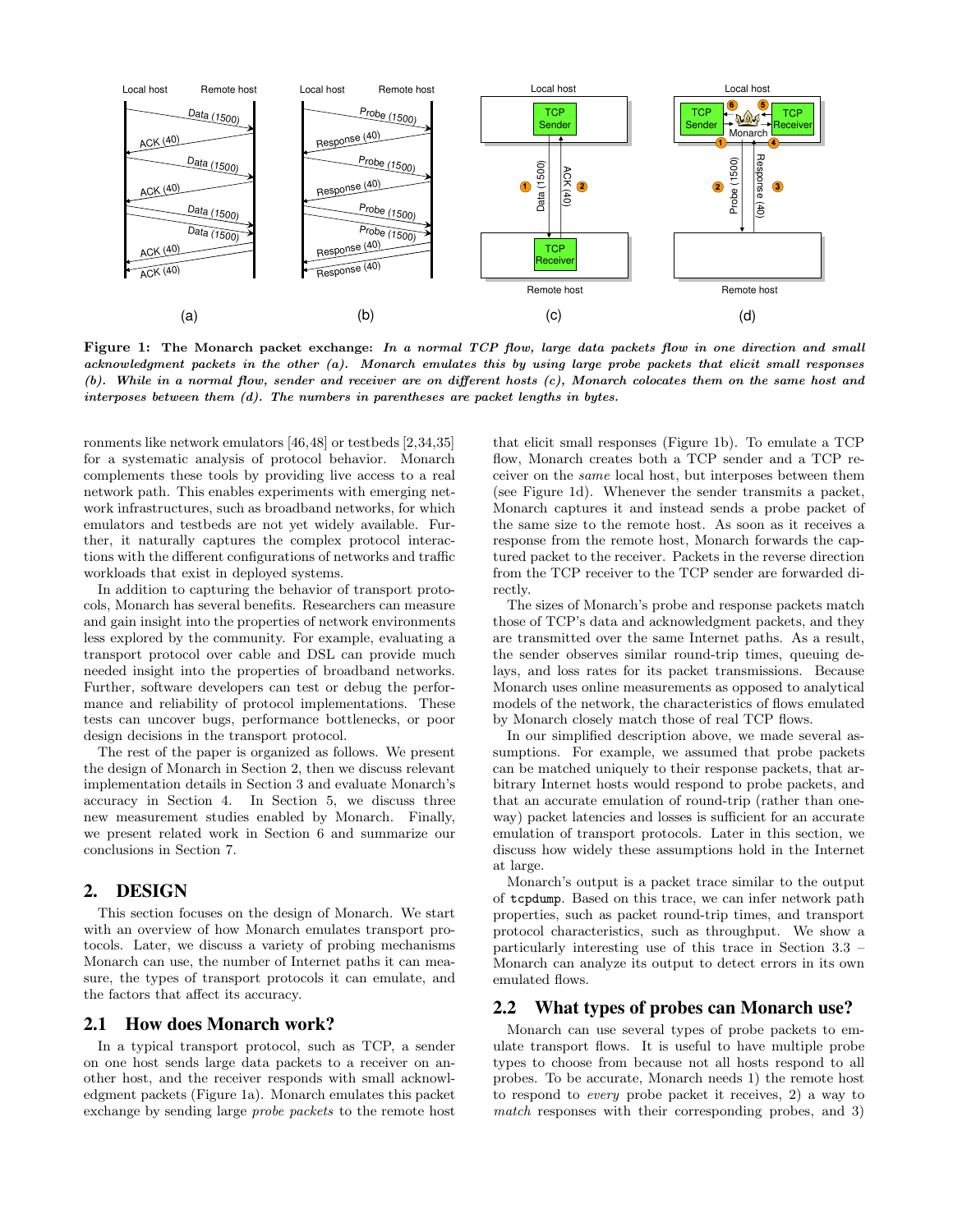the sizes of the probe and response packets to be similar to those of the data and acknowledgment packets of a regular flow. Monarch currently supports the following four types of probes:

- TCP: Monarch's probe packet is a variable-sized TCP acknowledgment (ACK) sent to a closed port on the remote host. The remote host responds with a small, fixed size TCP reset (RST) packet. According to the TCP standard [45], the sequence number of the RST packet is set to the acknowledgment number of the probe packet header, which enables Monarch to match probes with responses.
- UDP: Monarch sends a variable sized UDP packet to a closed port on the remote host, which responds with a small, fixed-size ICMP 'port unreachable' message. The response packet contains the first eight bytes of the probe packet, including the IPID field of the probe packet headers [37]. By setting unique IPIDs in its probe packets, Monarch can match probes with responses.
- ICMP echo request: Monarch sends a variable-sized ICMP echo request ('ping') packet to the remote host, which answers with a similarly sized ICMP echo reply packet [37]. The response packet has the same sequence number field in its header as the probe packet, enabling Monarch to match probes with responses.
- ICMP timestamp request: Monarch sends an ICMP timestamp request message to the remote host, which answers<sup>1</sup> with a small, fixed size ICMP timestamp reply packet [37]. The response packet has the same sequence number field in its headers as the probe packet, enabling Monarch to match probes with responses.

These probes and responses differ in their suitability for evaluating transport protocols. For example, TCP and UDP probes allow the probe packet sizes to be varied, even as the response packet sizes are held fixed between 40 and 60 bytes. They are well suited to match the sizes of data and acknowledgment packets for many variants of the popular TCP protocol, such as Reno, Vegas, and NICE. On the other hand, the ICMP echo responses are of the same size as their probes. Consequently, they are better suited for evaluating transport flows where data flows in both directions.

#### **2.3 How many Internet hosts respond to Monarch probes?**

In theory, Monarch could emulate a transport flow to any remote host running a TCP/IP implementation, since the protocol standards require a response to each of the probes presented above. In practice, however, many hosts are either offline or behind NATs and firewalls that block or rate-limit incoming probe packets.

We conducted a simple experiment to estimate the fraction of Internet hosts that can be used as endpoints of a

|                     | <b>Type of Host</b> |          |          |  |  |  |  |
|---------------------|---------------------|----------|----------|--|--|--|--|
|                     | <b>Broadband</b>    | Academic | Router   |  |  |  |  |
| <b>TCP ACK</b>      | $7.2\%$             | 13.4%    | 69.6 $%$ |  |  |  |  |
| <b>ICMP</b> TsReq   | 18.0 $%$            | 4.9 %    | 63.0 $%$ |  |  |  |  |
| <b>ICMP</b> EchoRea | 25.0%               | 8.9%     | 89.3%    |  |  |  |  |
| <b>UDP</b> Packet   | $7.4\%$             | 4.1 %    | $7.3\%$  |  |  |  |  |
| Any probe           | 28.4%               | 18.1 $%$ | 90.3%    |  |  |  |  |

Table 1: Fraction of Internet hosts responding to Monarch probes: We used three different categories with 1,000 hosts each: hosts in commercial broadband ISPs, hosts in academic and research environments, and Internet routers.

Monarch flow. We sent probes to three types of hosts: end hosts in commercial broadband ISPs, end hosts in academic and research networks, and Internet routers. We selected end hosts in broadband and academic networks from a 2001 trace of peers participating in the Gnutella file-sharing system [41]. We used DNS names to select hosts belonging to major DSL/cable ISPs and university domains in North America and Europe. For example, we classified a host as a BellSouth DSL host if its DNS name is of the form adsl- \*.bellsouth.net. We discovered Internet routers by running traceroute to the end hosts in broadband and academic networks.

Table 1 presents our results. We probed 1,000 hosts in each of the three host categories. Overall, more than 18% of the academic hosts, 28% of the broadband hosts, and over 90% of the routers responded to at least one of the four types of probes. While this may seem like a small percentage, there are millions of hosts in the Internet, and it should be easy to find thousands of suitable hosts for an experiment.

We believe that the primary reason for the large difference in the response rates between routers and other end hosts is the low availability of the end hosts. Unlike routers, many end hosts are often offline<sup>2</sup> and disconnected from the Internet. Moreover, our end hosts were selected from a trace collected five years earlier. In contrast, the router list was generated from traceroutes conducted only a few weeks before this experiment.

Using very conservative estimates, our results suggest that Monarch can evaluate transport protocols to at least 18% of Internet hosts, and to at least 7% of hosts when restricted to TCP probes only. This shows that Monarch can evaluate transport protocols over a diverse set of Internet paths, several orders of magnitude larger than what current research testbeds can provide. For example, we used Monarch to measure paths to tens of thousands of hosts in over 200 commercial cable and DSL ISPs worldwide. In contrast, research testbeds like PlanetLab have a very small number of broadband hosts.

<sup>1</sup>Govindan and Paxson [13] observed that some routers use a 'slow path' for generating ICMP timestamp responses, which introduces additional delays. Hence, these probes should be used with caution. We use TCP probes whenever possible.

<sup>2</sup>To estimate the effect of host unavailability, we probed the set of end hosts that responded to our probes for a second time after a few weeks. Only 67% of the hosts responded again, suggesting the high impact of end host unavailability.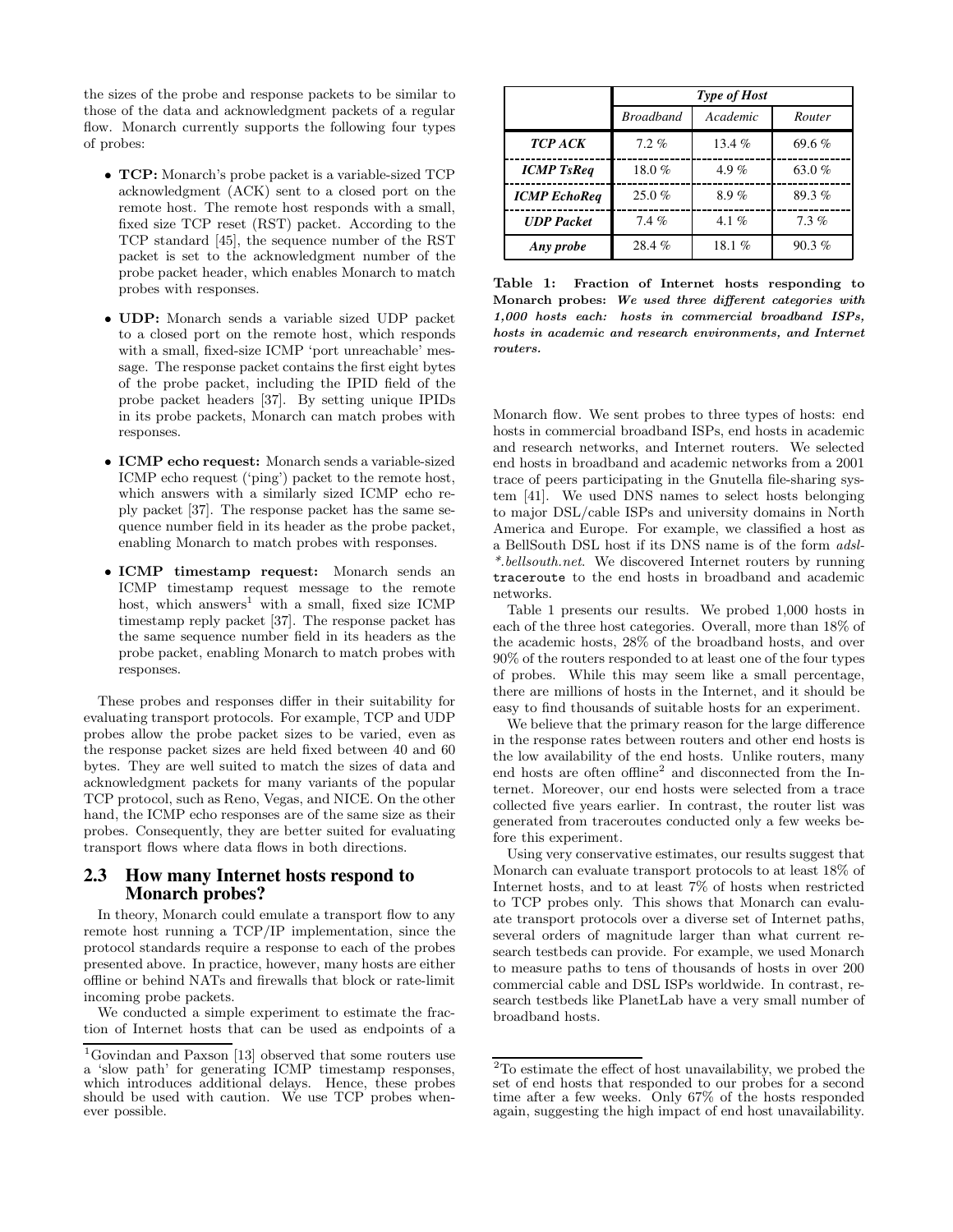| Protocol                                                                            | Usable? |
|-------------------------------------------------------------------------------------|---------|
| TCP BIC [49], TCP Nice [47], TCP Vegas [8],                                         |         |
| TCP Westwood [22], Highspeed TCP [10],<br>Scalable TCP [19], Fast TCP [17], PCP [3] | Yes     |
| SACK [24], FACK [23], Window scaling [15]                                           |         |
| RAP [39], TFRC [11]                                                                 |         |
| ECN [38], XCP [18]                                                                  |         |

Table 2: Supported protocols: Monarch can be used to evaluate many, but not all, transport protocols.

## **2.4 What transport protocols can Monarch emulate?**

Monarch emulates transport protocols based on real-time, online measurements of packet latencies and losses. Hence, any transport protocol where the receiver feedback is limited to path latencies and losses can be emulated. As shown in Table 2, this includes many variants of the widely used TCP protocol, a number of protocol extensions, and several streaming protocols.

However, Monarch cannot emulate transport protocols that require the receiver to relay more complex information about the network to the sender. For example, Monarch cannot emulate TCP with explicit congestion notification (ECN) [38] because it would require the remote host to echo back the congestion experienced (CE) bit to the Monarch host. We are not aware of any type of probe that could be used for this purpose. Similarly, Monarch cannot be used to evaluate protocols like XCP [18] that require changes to existing network infrastructure.

Monarch currently emulates transport flows in the downstream direction, i.e. connections in which data flows from the Monarch host to the remote host. This mimics the typical usage pattern in which an end host downloads content from an Internet server. Emulating data flows in the upstream direction from the remote host to the Monarch host requires a small probe packet that elicits a large response packet. We have not yet found a probe packet that has this property.

## **2.5 What factors affect Monarch's accuracy?**

Monarch is based on round-trip (rather than one-way) estimates of packet latencies and losses. When packets are lost or reordered, Monarch cannot distinguish whether these events occurred on the downstream path, i.e. from the sender to the remote host, or on the upstream path, i.e. from the remote host to the sender. While this could cause Monarch flows to behave differently than regular TCP flows, our evaluation in Section 4 shows that both these events occur rarely in practice and even when they do occur, they tend to have a limited effect on Monarch's accuracy. For example, upstream packet loss and reordering affect less than 15% of all flows. Further, Monarch has a built-in self-diagnosis mechanism that can detect most of such inaccuracies using an offline analysis. Nevertheless, Monarch is not suitable for environments where upstream loss and reordering events occur frequently.

Another source of differences between Monarch and TCP flows is the delayed ACK feature. With delayed ACKs, TCP data packets received in close succession are acknowledged



| #              | Action                                                      | Packet     | Source   | <b>Destination</b> |  |
|----------------|-------------------------------------------------------------|------------|----------|--------------------|--|
|                | Sender transmits packet                                     | Data       | locallP  | remotelP           |  |
| $\overline{2}$ | Proxy intercepts packet,<br>saves it, and transmits a probe | Probe      | locallP  | remotelP           |  |
| 3              | Remote responds                                             | Response   | remotelP | localIP            |  |
| $\overline{4}$ | Proxy forwards saved packet<br>to the receiver              | Data       | remotelP | localIP            |  |
| 5              | Receiver sends ACK                                          | <b>ACK</b> | locallP  | remotelP           |  |
| 6              | Proxy forwards ACK directly<br>to the sender                | <b>ACK</b> | remotelP | localIP            |  |

Figure 2: Sequence of packet exchanges in Monarch implementation: Monarch consists of a TCP sender, a TCP receiver, and a proxy. The proxy uses Netfilter to interpose between the sender and the receiver. It applies network address translation to create the illusion that the remote host is the other endpoint of the flow.

with a single ACK packet. In contrast, in a Monarch flow, the receiver responds to every probe packet, which typically doubles the number of packets flowing on the reverse path. However, because the response packets are small, this difference is likely to affect only flows experiencing severe congestion on the upstream path.

When Monarch is used on a path that contains middleboxes such as NATs or firewalls, the probes may be answered by the middleboxes rather than the end host. However, the middleboxes are often deployed close to the end host, and so the resulting loss of fidelity tends to be small. For example, Monarch probes to many commercial cable/DSL hosts are answered by the modems that are one hop away from the end host; however, the network paths to them include the 'last mile' cable or DSL links.

#### **3. IMPLEMENTATION**

In this section, we first present the details of our implementation of Monarch, which runs as a user-level application on unmodified Linux 2.4 and 2.6 kernels. We then describe how our implementation allows us to test complete, unmodified implementations of transport protocols in the Linux kernel as well as the ns-2 simulator [30]. Finally, we discuss the self-diagnosis feature of our implementation. In particular, we show how Monarch can detect potential inaccuracies in its emulated flows by an offline analysis of its output.

#### **3.1 Emulating a TCP flow**

Our Monarch implementation uses three threads: A sender and a receiver, which perform a simple TCP transfer, as well as a proxy, which is responsible for intercepting packets and handling probes and responses. The proxy also records all packets sent or received by Monarch and writes them to a trace file for further analysis.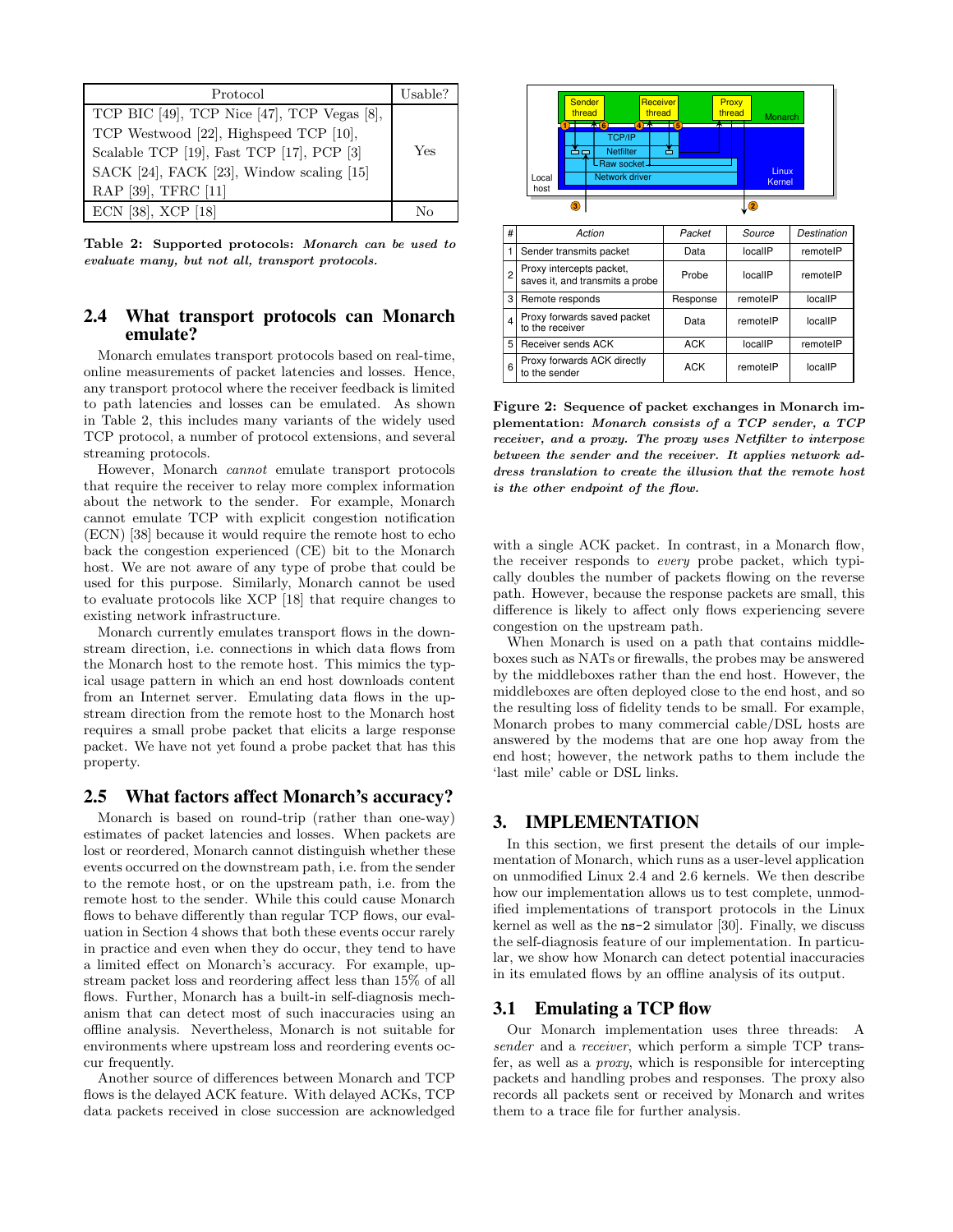To emulate a flow to remoteIP, Monarch uses the Netfilter [29] framework in the Linux kernel. First, the proxy sets up a Netfilter rule that captures all packets to and from that remote address. Next, it creates a raw socket for sending packets to the remote host. Finally, the sender thread attempts to establish a TCP connection to remoteIP, and the packet exchange shown in Figure 2 takes place.

As usual, the sender begins by sending a SYN packet to remoteIP (step 1). The proxy intercepts this packet, stores it in a local buffer, and sends a similarly-sized probe packet to the remote host (step 2). The remote host responds with a packet that is also intercepted by the proxy (step 3). The proxy then looks up the corresponding packet in its buffer, modifies its destination IP address, and forwards it to the receiver (step 4). The receiver responds with a SYN/ACK packet that is captured by the proxy (step 5). The proxy then modifies its source IP address and forwards the packet back to the sender (step 6). Figure 2 also shows the details of Monarch's packet address modifications among the sender, the receiver, and the proxy.

All further packet exchanges are handled in a similar manner. If a packet transmitted to remoteIP is lost, its response is never received by the proxy, and the corresponding buffered packet is never forwarded to the local receiver. Similarly, reordering of packets sent to the remote host results in the buffered packets being forwarded in a different order. During long transfers, Monarch reclaims buffer space by expiring the oldest packets.

The output from Monarch includes a packet trace similar to the output of tcpdump. In addition, it also logs how state variables of the protocol vary over time. For example, our current implementation records TCP state variables, such as congestion window, the slowstart threshold, and the retransmission timeout, via a standard interface of the Linux kernel. The source code of our Monarch implementation is available from the Monarch web site [27].

### **3.2 Testing unmodified transport protocol implementations**

Our proxy implementation is completely transparent to our TCP sender and TCP receiver. This is critical to Monarch's ability to test unmodified, complex protocol implementations in the Linux kernel. Further, since both the sender and the receiver run locally, we can easily evaluate the effect of different parameter choices on the sender and receiver for a given transport protocol. For example, Monarch can be used to test the sensitivity of TCP Vegas [8] to the different settings of its  $\alpha$  and  $\beta$ parameters over paths to different hosts in the Internet. We can also run implementations of different TCP protocols simultaneously to understand how the protocols compete with each other. As we show in Section 5.3, this ability to test protocol implementations under a wide range of experimental conditions can be used by protocol developers to discover errors that affect the performance of their implementations.

Since it is a common practice among researchers to test new transport protocols using the ns-2 simulator [30], we added a special interface to Monarch that allows it to connect directly to ns-2. Thus, researchers can conveniently use a single ns-2 code base for both their controlled simulation and live emulation experiments. More details about this feature are available at the Monarch web site [27].

## **3.3 Self-diagnosis**

Monarch is capable of diagnosing inaccuracies in its own emulated flows based on an analysis of its output. As we discussed earlier, the two primary factors that affect Monarch's accuracy are its inability to distinguish loss and reordering of packets on the upstream and the downstream paths, i.e., the paths from the receiver to the sender and vice-versa. These events are difficult to detect on-line, but their presence can be inferred after the emulation is finished. Monarch runs a self-diagnosis test after each emulation, which either confirms the results or lists any events that may have affected the accuracy.

#### *3.3.1 Detecting upstream loss and reordering*

Monarch's self-diagnosis uses the IP identifier (IPID) field in the IP headers of the response packets to distinguish between upstream and downstream events. Similar to prior techniques [6,21], Monarch's self-diagnosis relies on the fact that many Internet hosts increment the IPID field by a fixed number (typically one) for every new packet they create. However, Monarch's analysis is more involved, as it cannot send any active probes of its own and so must extract the information from a given trace.

#### *3.3.2 Impact of upstream loss and reordering*

Upstream packet loss and reordering events affect different transport protocols in different ways. For example, TCP Reno is more strongly influenced by packet loss than packet reordering. Even a single upstream packet loss confused as a downstream packet loss causes TCP Reno to retransmit the packet and halve its future sending rate. On the other hand, only packet reordering on a large magnitude can trigger retransmissions that affect future packet transmissions in a significant way.

Self-diagnosis tries to estimate the impact of upstream loss and reordering on Monarch flows. This impact analysis depends on the specific transport protocol being emulated. While we focus on the analysis we developed for TCP Reno, similar analysis techniques can be developed for other protocols. Our impact analysis for TCP Reno labels a flow as inaccurate if it sees an upstream packet loss or significant upstream packet reordering that causes packet retransmission. It confirms all Monarch traces that see no upstream packet loss and no significant upstream packet reordering.

We note that confirmation of a Monarch trace by our analysis does not imply that the trace is accurate for all usage scenarios. It merely suggests that the trace is likely to be accurate for many uses. For example, a Monarch trace that suffers only minor reordering would be confirmed. Such a trace would be accurate with respect to its throughput, latency, or packet loss characteristics, but not with respect to its reordering characteristics.

#### *3.3.3 Output*

After detecting upstream events and analyzing their impact, Monarch broadly classifies the result of an emulation as either confirmed, inaccurate, or indeterminate. We illustrate the decision process in Figure 3, and we discuss it below: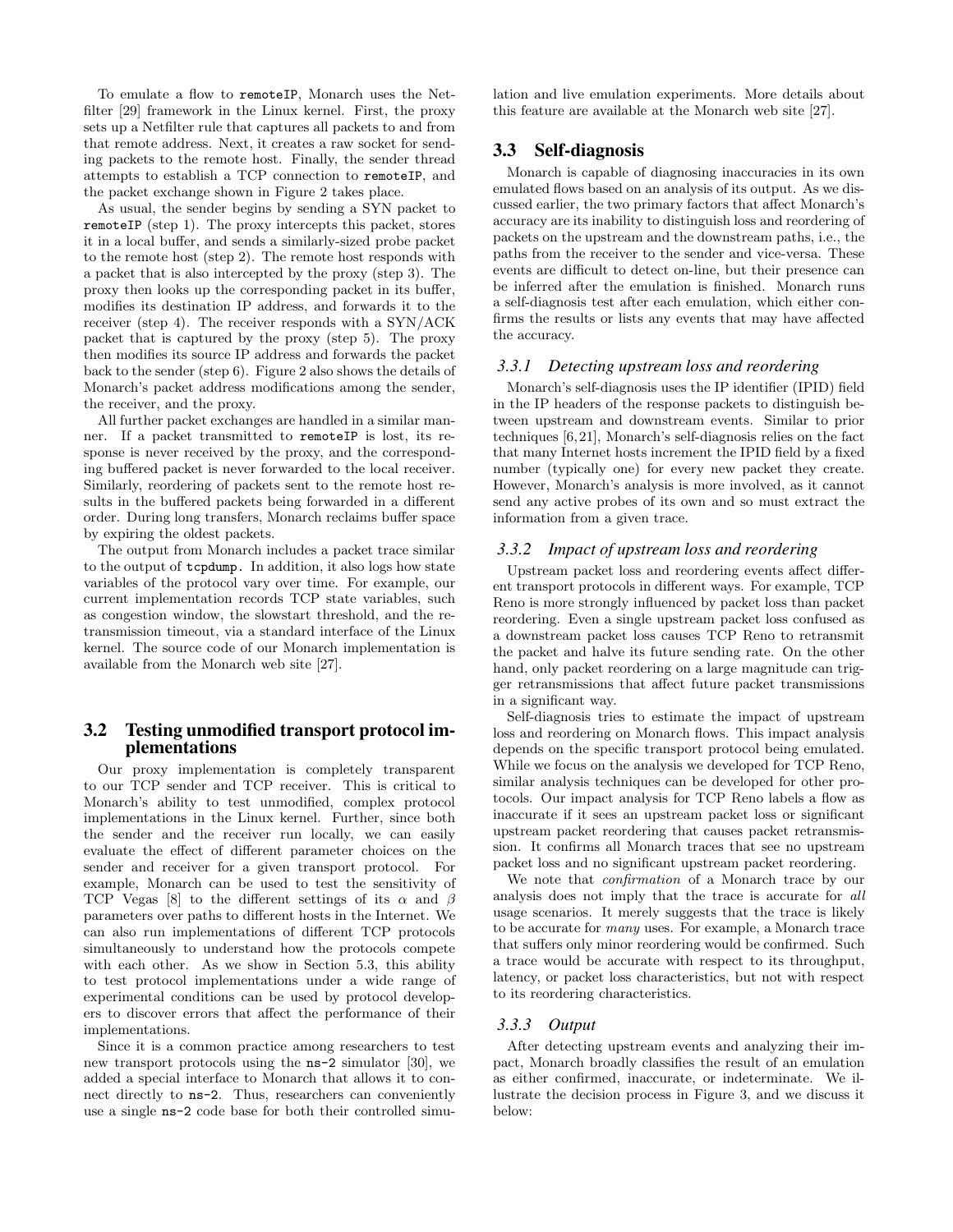

Figure 3: Self-diagnosis in Monarch: The result is confirmed only if no known sources of inaccuracy are present.

- Indeterminate: Results in this category do not contain enough information for Monarch to distinguish upstream events (loss or reordering) from downstream events in all cases. This can happen when downstream losses and upstream losses occur very close together, or when the IPIDs in the response packets are unusable because the remote host randomizes them, or sets the field to zero.
- Inaccurate: Monarch warns that its results could be inaccurate when it detects any upstream packet losses, or when the observed upstream packet reordering is significant.
- Confirmed: In all other cases, Monarch has not detected any upstream losses or significant reordering events. Therefore, it confirms its output.

#### *3.3.4 Rate-limited responses*

In addition to the loss and reordering analysis, Monarch also scans the entire trace for long sequences of packet losses to identify hosts that rate-limit their responses. For example, in our measurements, we observed that some hosts stop sending responses after a certain number of probes, e.g. after 200 TCP ACKs, which could be due to a firewall somewhere on the path. This pattern is easy to distinguish from packet drops due to queue overflows because in the latter case, packet losses alternate with successful transmissions. However, it is hard to distinguish losses due to path failures from end host rate-limiting.

#### **3.4 Usage concerns and best practices**

As is the case with using many active measurement tools, large-scale experiments using Monarch can raise potential security concerns. Internet hosts and ISPs could perceive Monarch's traffic as hostile and intrusive. To address this concern, Monarch includes a custom message in the payload of every probe packet. We use the message to explain the goals of our experiment, and to provide a contact e-mail address. We have conducted Monarch measurements to several thousand end hosts and routers in the Internet in hundreds of commercial ISPs over a period of seven months without raising any security alarms.

Another cause of concern is with using Monarch to send large amounts of traffic to a remote host. This can be of great inconvenience to remote hosts on broadband networks that use a per-byte payment model for traffic, where any unsolicited traffic costs the host's owner real money. To mitigate this concern, we only measure hosts in broadband ISPs that offer flat rate payment plans. In addition, we never transfer more than a few dozen megabytes of data to any single Internet host.

Finally, we would like to point out that Monarch flows compete fairly with ongoing Internet traffic as long as the emulated transport protocols are TCP-friendly.

|                                | PlanetLab | <b>Broadband</b> | <b>Router</b> |
|--------------------------------|-----------|------------------|---------------|
| <b>Sender</b> nodes            |           |                  |               |
| <b>Receiver nodes</b>          | 356       | 4.805            | 697           |
| <b>Successful measurements</b> | 12.166    | 15.642           | 2.776         |

Table 3: Traces used for our Monarch evaluation: For each trace, we used geographically dispersed sender nodes in Seattle (WA), Houston (TX), Cambridge (MA), and Saarbrücken (Germany).

## **4. EVALUATION**

In this section, we present three experiments that evaluate Monarch's ability to emulate transport protocol flows. First, we evaluate the accuracy of its emulated flows, i.e., we verify how closely the characteristics of Monarch flows match those of actual TCP flows. Second, we identify the major factors and network conditions that contribute to inaccuracies in Monarch's emulations, and show that Monarch's self-diagnosis can accurately quantify these factors. Third, we characterize the prevalence of these factors over the Internet at large.

#### **4.1 Methodology**

Evaluating Monarch's accuracy over the Internet at scale is difficult. To evaluate Monarch, we need to compare its emulated flows to real transport flows over the same Internet paths. Unfortunately, generating real transport flows requires control over both end hosts of an Internet path. In practice, this would limit our evaluation to Internet testbeds, such as PlanetLab. We deal with this limitation using the following three-step evaluation:

- 1. In Section 4.2, we evaluate Monarch over the PlanetLab testbed. We generate both Monarch flows and real TCP flows, identify potential sources of error, and study how they affect accuracy.
- 2. In Section 4.3, we show that Monarch's offline selfdiagnosis can accurately detect these errors from its own traces.
- 3. In Section 4.4, we use this self-diagnosis capability to estimate the likelihood of error in Monarch measurements over a wide variety of Internet paths.

## *4.1.1 Data collection*

We used Monarch to emulate transport flows over three types of Internet paths: (a) paths to PlanetLab nodes, (b) paths to Internet hosts located in commercial broadband ISPs, and (c) paths to Internet routers. Table 3 shows statistics about the three datasets we gathered. All measurements involved 500kB data transfers. The TCP senders were located in four geographically distributed locations, three (Seattle, Houston and Cambridge) in the U.S. and one (Saarbrücken) in Germany, while the receivers included PlanetLab nodes, broadband hosts, and Internet routers. While gathering the PlanetLab dataset, we controlled both endpoints of the Internet paths measured, so we generated both Monarch and normal TCP flows. In the other two datasets we only controlled one endpoint, so we generated only Monarch flows.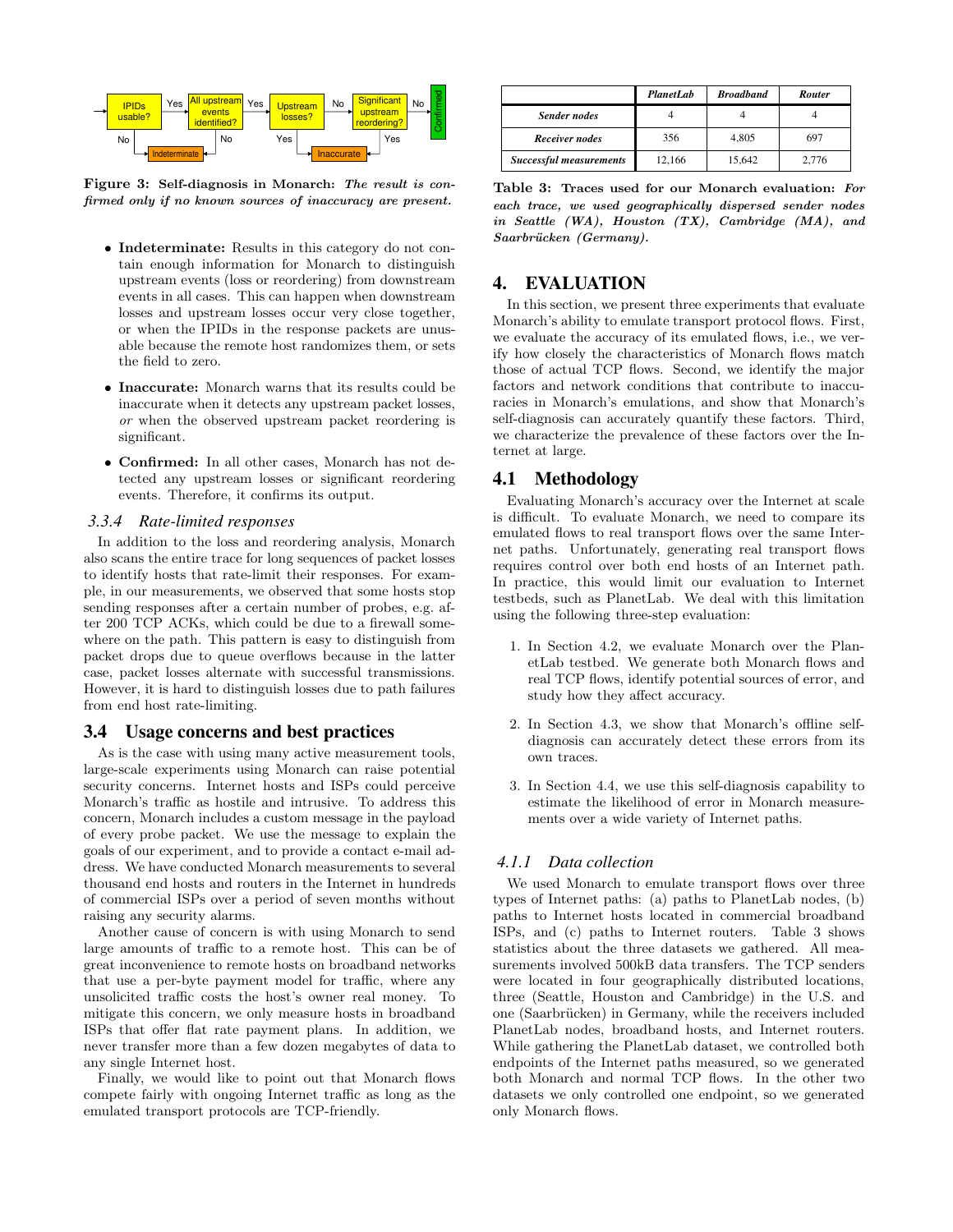|                          | DSL                      |                          |                    |                                |                                |                                |                  | Cable                  |         |                   |                        |
|--------------------------|--------------------------|--------------------------|--------------------|--------------------------------|--------------------------------|--------------------------------|------------------|------------------------|---------|-------------------|------------------------|
|                          | Ameritech                | <b>BellSouth</b>         | BTOpen<br>World    | PacBell                        | Owest                          | <b>SWBell</b>                  | Charter          | Chello                 | Comcast | Roadrunner        | Rogers                 |
| Company                  | AT&T                     | BellSouth                | <b>BT</b><br>Group | AT&T                           | Owest                          | AT&T                           | Charter<br>Comm. | <b>UPC</b>             | Comcast | <b>TimeWarner</b> | Rogers                 |
| <b>Region</b>            | $S + SW$<br>USA          | <b>SE USA</b>            | UK                 | $S + SW$<br>USA                | <b>W USA</b>                   | $S + SW$<br>USA                | USA              | Holland                | USA     | <b>USA</b>        | Canada                 |
| <b>Hosts</b><br>Measured | 214                      | 242                      | 218                | 342                            | 131                            | 1.176                          | 210              | 295                    | 856     | 997               | 124                    |
| Offered<br>BWs<br>(bps)  | 384K,<br>1.5M, 3M,<br>6M | 256K,<br>1.5M, 3M,<br>6М | 2M                 | 384K,<br>$\frac{1.5M}{3M, 6M}$ | 256K.<br>$\frac{1.5M}{3M, 6M}$ | 384K,<br>$\frac{1.5M}{3M, 6M}$ | 3M               | 384K,<br>1M, 3M,<br>8M | $4-8M$  | 5M, 8M            | 128K,<br>1M, 3M,<br>6M |

Table 4: Broadband trace statistics: The statistics are broken down by ISP; offered BWs refers to the access link capacity advertised on the ISPs' web sites.

Our PlanetLab measurements used 356 PlanetLab nodes world-wide as receivers. To each PlanetLab node, we conducted five data transfers using Monarch interspersed with five normal TCP transfers in close succession<sup>3</sup>, for a total of ten data transfers from the each of the senders in Seattle, Houston, Cambridge, and Saarbrücken. We ran tcpdump on both the sending and the receiving node to record packet transmissions in either direction.

Our Broadband measurements used 4,805 cable and DSL end hosts in 11 major commercial broadband providers in North America and Europe. The list of broadband ISPs we measured is shown in Table 4. We selected these hosts by probing hosts measured in a previous study of Napster and Gnutella [41]. For each host that responded, we used its DNS name to identify its ISP.

Our Router measurements used 1, 000 Internet routers we discovered by running traceroute to hosts in the broadband data set. Only 697 of these routers responded to Monarch's probe packets.

These three datasets are available at the Monarch web site [27].

## **4.2 Accuracy over PlanetLab**

In this section, we compare the behavior of Monarch flows to TCP flows on Internet paths to PlanetLab nodes. We focus on two different aspects. First, we investigate whether the packet-level characteristics of the emulated flows closely match those of TCP flows. For this, we analyze the sizes and transmission times of individual packets. Second, we compare their higher-level flow characteristics, such as throughput and overall loss rate.

#### *4.2.1 Packet-level characteristics*

Monarch emulates transport protocol flows at the granularity of individual packet transmissions. In this section, we compare the packet-level characteristics of Monarch and TCP flows to show that they closely match in terms of number of packets, sizes of packets, packet transmission times, and evolution of important protocol state variables.

We begin by comparing two flows on a single Internet path: one emulated with Monarch and one actual TCP flow. Figure 4(a) shows the times when individual data segments were transmitted. The graph shows that the transmission times of packets in the Monarch flow are almost indistinguishable from those in the TCP flow.

Next, we examine how TCP protocol state variables change during the flows. Figure 4(b) shows a plot of the congestion window (CWND) and the retransmission timeout (RTO) for both flows. This information is recorded in Monarch's output trace using the TCP INFO socket option. The CWND plot shows the typical phases of a TCP flow, such as slowstart and congestion avoidance. Both flows went through these phases in exactly the same way. The TCP variables of the Monarch flow closely match those of the actual TCP flow, suggesting a highly accurate Monarch emulation.

Next, we compare the properties of aggregate data from all our PlanetLab traces. We begin by comparing the number of packets sent and received in the Monarch flows and their corresponding TCP flows. Figure 5 shows the relative difference for each direction, using the number of packets in the TCP flow as a basis. 65% of all flow pairs sent the same number of packets; the difference is less than 5% of the packets for 93% of all flow pairs. This is expected because (a) both Monarch and TCP use packets of the same size, and (b) both flows transfer the same 500kB of data. Moreover, when we compare only flows with no packet losses, the difference disappears entirely (not shown). This suggests that packet losses account for most of the inaccuracies in the number of packets sent.

Figure 5 shows a substantial difference in the number of packets received in the upstream direction. This is due to delayed ACKs: TCP flows acknowledge several downstream packets with a single upstream packet, while Monarch flows contain one response packet for every probe. However, acknowledgment packets are small (typically 40 bytes), and we will show later that this additional traffic has little impact on high-level flow characteristics, such as throughput.

Finally, we repeat our analysis of packet transmission times on a larger scale, across all PlanetLab traces. Our goal is to check whether the rates and times at which packets are transmitted are similar for TCP and Monarch flows.

We compare the times taken to transfer 10%, 30%, 50%, 70%, and 90% of all bytes in the 500kB transfer. Figure 6 shows the difference between times taken to complete Monarch and TCP traces relative to the TCP traces. The error stays small for every part of the transfer, suggesting that packets are sent out at similar rates during the flows' lifetimes.

<sup>3</sup>We also ran the Monarch and TCP flows concurrently, and compared them. The results were similar to those we obtained when we ran Monarch and TCP alternately in close succession. Hence, we show only results from the latter.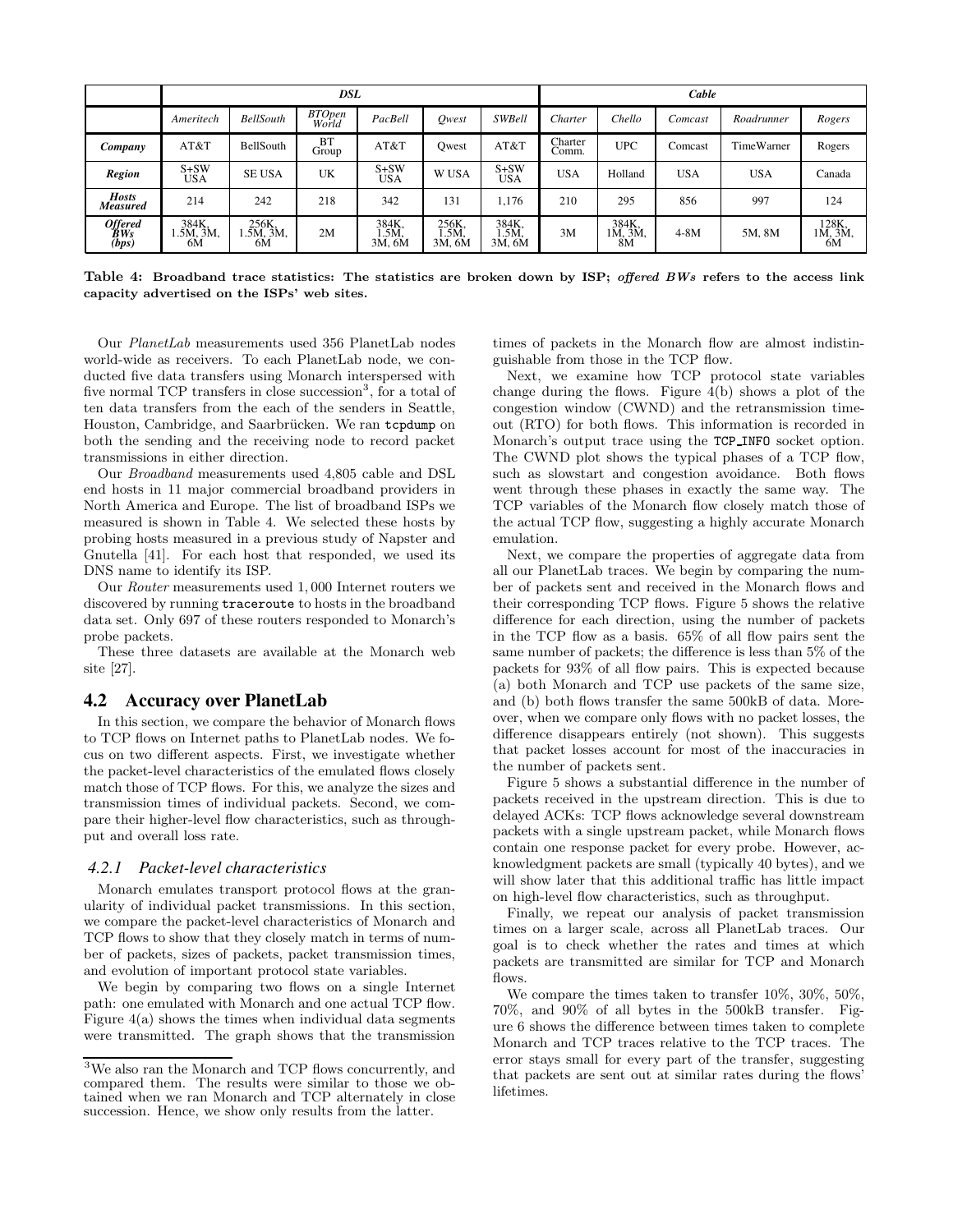

Figure 4: Comparison between typical Monarch and TCP flows: The figures show when each segments was sent (a) and how the congestion window and the retransmission timeout evolved over time (b). The plots for Monarch and TCP are so close that they are almost indistinguishable.



Figure 5: Traffic generated by Monarch and TCP: Relative difference between the number of packets sent and received, shown as cumulative distributions. Positive values indicate that Monarch sent/received more packets than TCP.

To summarize, we find that Monarch and TCP flows match with respect to several packet-level characteristics, including the number and sizes of packets sent, the evolution of important protocol state variables, and the transmission times of individual segments.

#### *4.2.2 Flow-level characteristics*

In this section, we investigate whether Monarch and TCP traces are similar with respect to several high-level flow characteristics, such as throughput, round-trip times, queueing delay, and packet loss.

Throughput: Figure 7 shows the cumulative distributions of the throughput for Monarch and TCP flows. While the lines for Monarch and TCP match well, Monarch flows tend to have a slightly lower throughput than TCP flows. The figure also shows a second pair of lines, which uses only flows without packet losses and retransmissions. Interestingly, these lines show almost no difference between Monarch and TCP. This suggests that the small errors in Monarch's throughput estimates might be due to packet losses.

To quantify this error, Figure 8 shows the relative throughput difference in pairs of consecutive Monarch and TCP flows, using TCP's throughput as a base (recall that we took ten measurements on each path, alternating between Monarch and real TCP flows). In over 50% of the flow pairs, the throughput of the Monarch flow differs from



Figure 6: Progress of TCP and Monarch flows: Relative error of the time it took to complete a certain fraction of the transfer between pairs of TCP and Monarch flows, shown as a cumulative distribution.

the throughput of the TCP flow by less than 5%, which is a good match. However, not all these differences are due to inaccuracies in Monarch. Figure 8 also shows the throughput differences between two consecutive TCP flows along the same paths. The two plots are similar, suggesting that the dominant cause of these differences is unstationarity in the network, e.g., fluctuations in the amount of competing traffic.

Thus, while packet losses can cause Monarch to underestimate the throughput in general, their impact is fairly small, often smaller than the impact of the unstationarity in network path properties during the course of the flow.

Latency: Next, we focus on the latencies and delays experienced by packets during Monarch and TCP flows. We compute three types of packet latencies or round-trip times (RTT): minimum RTT, maximum RTT, and queueing delay. To remove outliers, we take the maximum RTT to be the  $95<sup>th</sup>$  percentile of all packet RTTs, and compute the queueing delay as the difference between maximum and minimum RTTs. Figures 9 shows the difference in the estimates of RTTs between Monarch and TCP traces, as a percentage of TCP estimates. We also show how estimates from successive measurements of TCP flows differ from each other.

There are two take-away points from Figure 9. First, Monarch's estimates of minimum and maximum RTT closely match the TCP estimates. In fact, Monarch's errors are indistinguishable from the variation observed in the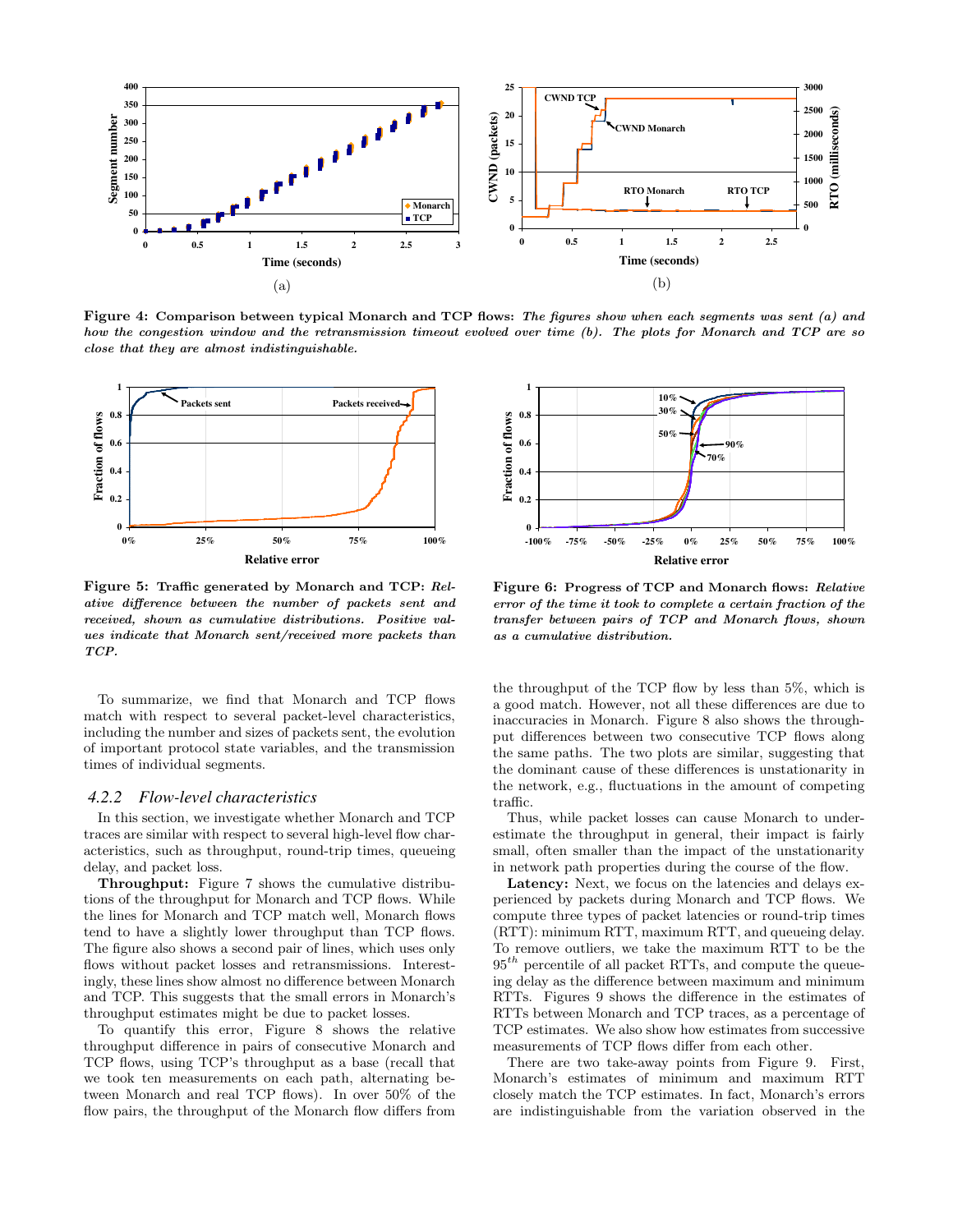

Figure 7: Throughput comparison between Monarch and TCP flows: The cumulative distributions are very close; if only flows without packet retransmissions are considered, the distributions are indistinguishable.



Figure 8: Relative throughput error between pairs of TCP and Monarch flows, and between pairs of TCP flows: The error is similar, which suggests that its primary cause is unstationarity in the network, and not a problem with the Monarch emulation.

estimates between successive TCP measurements along the same paths. This points to the efficiency of our Monarch implementation; despite the additional packet processing overhead in our interposing proxy, we add negligible overhead to the packet latencies. Second, queueing delays show a much larger variation or unstationarity over time compared to minimum and maximum RTTs. The reason for these large relative differences is that the absolute values are very low. Over 76% of queueing delay estimates are below 10 milliseconds. Hence, even a small 1-millisecond variation corresponds to a 10% difference.

Packet loss: Finally, we investigate the loss rates in the flows. We note that both Monarch and TCP senders retransmit packets that they perceive to be lost, which might be different from the packets that were actually lost. For example, TCP might mistake massive packet reordering for a loss and trigger a retransmission. Our interest here is in the perceived loss rates of these flows, so we use the packet retransmission rate for loss rate.

Figure 10 shows cumulative distributions of retransmission rates for both Monarch and TCP flows. 75% of all Monarch flows and 88% of all TCP flows do not contain any retransmissions and therefore do not perceive packet loss. Thus, packet retransmissions do not affect a majority of both Monarch and TCP flows. Of the flows that do contain retransmissions, Monarch shows a clearly higher retransmission rate than TCP. This is expected because Monarch flows



Figure 9: Relative RTT difference between successive TCP and Monarch flows: The error in extremely small, except for the queueing delay. Queueing delay was generally low in the PlanetLab trace, which is why even small variations lead to big relative errors.



Figure 10: Retransmissions per flow for Monarch and TCP: Monarch shows more retransmissions because it must retransmit packets for losses in both upstream and downstream directions, while TCP needs to retransmit only packets lost on the downstream.

must retransmit packets for losses in both upstream and downstream directions, while TCP needs to retransmit only packets lost on the downstream, due to cumulative acknowledgments.

Summary: Our analysis shows that Monarch can accurately emulate TCP flows with respect to flow-level properties such as throughput, latency, and queueing delay. However, Monarch's inability to distinguish between upstream and downstream packet loss causes it to over-estimate packet loss. The impact of this inaccuracy is limited to the small fraction of flows that see upstream packet loss.

#### **4.3 Reliability of self-diagnosis**

In the previous section, we showed that the primary source of inaccuracy in a Monarch emulation is upstream packet loss. In this section, our goal is to show that Monarch's selfdiagnosis feature (Section 3.3) can reliably detect upstream packet loss, and thus, warn the user of potential inaccuracies.

We tested this feature on the Monarch flows in our PlanetLab trace. For each flow, we compared the tcpdump traces from the sender and the receiver to determine how many packets had actually been lost on the downstream and the upstream. Then we compared the results to the output of Monarch's self-diagnosis for that flow; recall that this uses only the sender-side trace.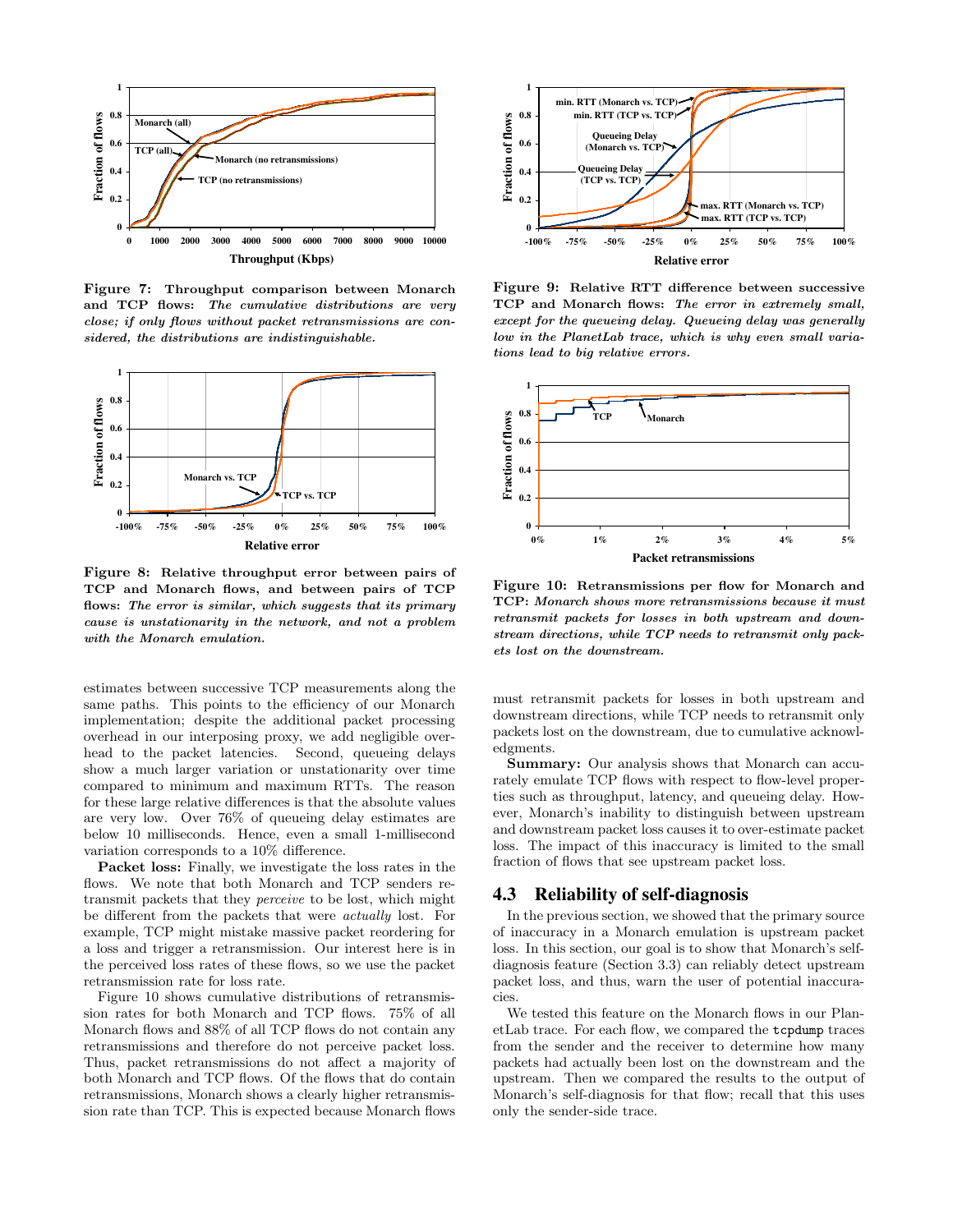

Figure 11: Self-diagnosis is accurate: The number of downstream and upstream losses inferred by Monarch's selfdiagnosis matches the actual measurements. Only a small number of losses cannot be classified as either downstream or upstream.

| Result               |        | <b>Broadband</b> | <b>Router</b> |           |  |
|----------------------|--------|------------------|---------------|-----------|--|
| <b>Confirmed</b>     | 13,168 | $84.2\%$         | 2.317         | 83.5%     |  |
| <i>Inaccuracte</i>   | 1,130  | 72%              | 164           | 5.9%      |  |
| <i>Indeterminate</i> | 1.344  | 8.6%             | 295           | $10.6 \%$ |  |
| <b>Traces total</b>  | 15.642 | $100.0 \%$       | 2.776         | 100.0 $%$ |  |

Table 5: Monarch is accurate over real Internet paths: In the majority of the flows, self-diagnosis did not detect any inaccuracies. Note that even when an inaccuracy is reported, its impact on flow-level metrics such as throughput may be quite small.

Figure 11 shows the results. Self-diagnosis could not distinguish between all upstream and downstream losses (see Section 3.3) for a very small number of flows (less than  $2\%$ ). In these cases, Monarch printed a warning. For the majority of flows for which self-diagnosis could infer the loss rates, the measured and the inferred loss rates match extremely well in both upstream and downstream directions. As expected, the total loss rate plots are identical.

We conclude that Monarch's self-diagnosis can reliably detect the major source of inaccuracy in an emulated flow.

#### **4.4 Accuracy over the Internet at large**

In the previous two sections, we showed that upstream loss is the most important source of inaccuracies in Monarch emulations, and that Monarch's self-diagnosis can reliably detect the presence of upstream loss. Our goal in this section is to show that upstream losses are rare even when Monarch is used over real Internet paths.

We ran Monarch's self-diagnosis over our two Internet traces; the first trace consists of 15, 642 flows to 4, 805 broadband hosts, and the second trace contains 2, 776 flows to 697 Internet routers. Table 5 summarizes our results. About 10% of the traces could not be analyzed by Monarch. In the broadband dataset, 7.1% of the traces did not contain usable IPIDs  $(8.3\%$  in the router dataset), and  $1.5\%$   $(2.3\%)$  contained a loss that could not be classified as either upstream or downstream. In either of these cases, self-diagnosis was aborted immediately.

Overall, 84.2% of the broadband traces and 83.5% of the router traces were confirmed by self-diagnosis because neither upstream losses nor significant reordering errors were

detected. This includes the 15.8% (24.9%) of the traces that contained only minor reordering errors that would not have changed the number of duplicate ACKs, and therefore would not have affected any packet transmissions. Only 7.2% of the broadband traces were reported as inaccurate; for the router traces, the fraction was only 5.9%.

We conclude that a majority of our flows to Internet hosts did not suffer from upstream packet loss or significant reordering, the two primary sources of inaccuracy in Monarch. This suggests that Monarch can be used to accurately emulate TCP flows to a large number of Internet hosts. Moreover, our results show that the IPID-based self-diagnosis is applicable in most cases.

#### **4.5 Summary**

In this section, we showed that Monarch is accurate: its emulated TCP flows behave similarly to real TCP flows with respect to both packet-level and flow-level metrics. We also showed that the most important source of error in Monarch's flows is upstream packet loss, and that this can be reliably detected by Monarch's built-in self-diagnosis. Further, our examination of large sets of Monarch flows to various Internet hosts, including hundreds of routers and thousands of broadband hosts, revealed that less than 10% of these flows suffer from upstream packet loss. From this, we conclude that Monarch can accurately emulate TCP flows to a large number of Internet hosts.

## **5. APPLICATIONS**

Monarch's ability to evaluate transport protocol designs over large portions of the Internet enables new measurement studies and applications. We used Monarch to conduct three different types of measurement experiments. In this section, we describe these experiments and present some preliminary results from them to illustrate their potential benefits.

## **5.1 Evaluating different transport protocols**

New transport protocol designs [3, 10, 47, 49] continue to be proposed as the Internet and its workloads change over time. However, even extensive simulation-based evaluations face skepticism whether their results would translate to the real world. The resulting uncertainty around how well these protocols would compete with existing deployed protocols hinders their actual deployment. With Monarch, researchers can evaluate their new protocol designs over actual Internet paths.

We used Monarch to compare three different TCP congestion control algorithms implemented <sup>4</sup> in the Linux 2.6.16.11 kernel: NewReno [12], BIC [49], and Vegas [8]. In our experiment, we emulated 500kB data transfers from a local machine to several hosts in broadband (cable and DSL) ISPs, using each of the three congestion control algorithms in turn.<sup>5</sup> We examined the traces generated by Monarch for differences in protocol behavior.

Figure 12 shows the difference between the algorithms over a single, but typical path. The graphs show how the congestion window (CWND) and the round-trip time (RTT)

<sup>&</sup>lt;sup>4</sup>Note that the Linux implementation of TCP protocols may differ significantly from their reference implementation or their standard specification.

<sup>5</sup> In Linux 2.6 kernels, it is possible to switch between different TCP congestion control algorithms at runtime.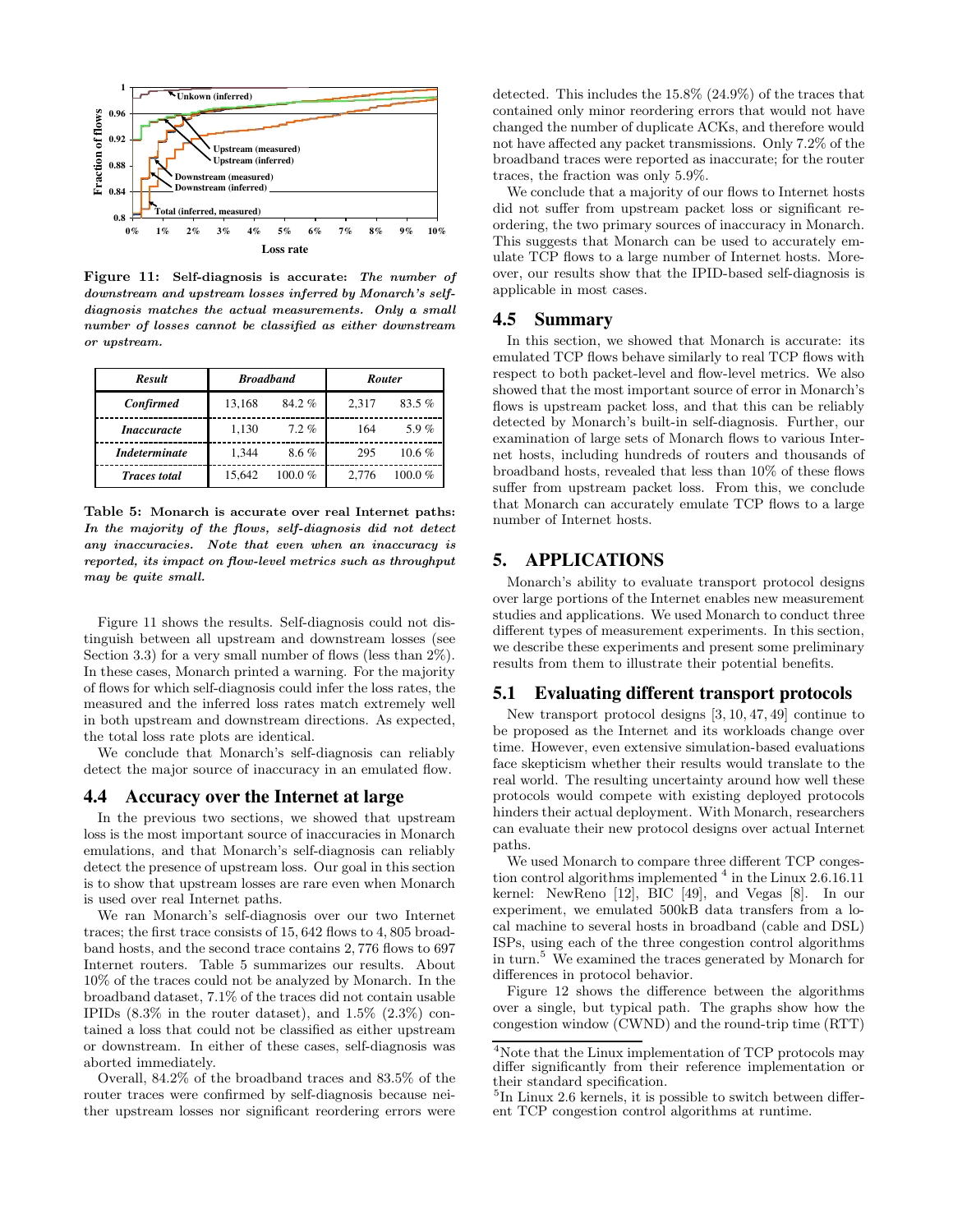

Figure 12: Comparing the performance of different TCP protocols over an Internet path between a host in Germany and a host in the BTOpenWorld DSL network: variation of packet round-trip times (RTT) and the congestion window (CWND) over the duration of a flow using (a) NewReno, (b) BIC, and (c) Vegas. The steep drops in RTT and CWND values are due to packet losses. Compared to Reno, BIC shows higher RTTs and losses, while Vegas shows lower RTTs and losses.

evolve over the duration of the transfer. All flows begin in the slow-start phase, where the CWND increases rapidly until the flow loses a packet and enters the congestion avoidance phase. The TCP NewReno graph shows that the RTT increases from 44ms at the beginning to well over 300ms before it loses a packet. This suggests the presence of a long router queue at the congested link on this broadband Internet path. TCP BIC, which has been adopted as the default TCP protocol by Linux since kernel version 2.6.7, shows a similar pattern but ramps up the congestion window much faster after each loss, which results in even higher queueing delays and packet losses. In contrast to NewReno and BIC, Vegas enters a stable state with a round-trip time of about 100ms without suffering a single loss.

Our experiment shows that TCP BIC, the default congestion control algorithm in Linux, exhibits the worst performance both in terms of packet delay and packet loss. This is not particularly surprising because BIC is designed for Internet paths that have a high bandwidth-delay product. In contrast, our measurement path includes a broadband link with relatively low bandwidth. However, since many hosts today use broadband Internet connections, it might be important to improve BIC's performance over broadband networks.

Our Monarch results, while preliminary, show the importance of understanding the behavior of new protocols over a variety of real network paths before deploying them widely.

#### **5.2 Inferring network path properties**

Monarch can be used to infer properties of network paths that have received relatively little attention by the research community, such as paths to end hosts in commercial cable and DSL networks. For this study, we analyzed the Broadband trace described in Section 4.1. This trace contains Monarch flows to 4,805 broadband hosts in 11 major cable and DSL networks in North America and Europe. Our analysis inferred several path properties, such as throughput, round-trip times, queueing delays, loss, and reordering. While a detailed characterization of these properties is beyond the scope of this paper, we present some initial results about the overall throughput of these flows and discuss their potential implications.

Figure 13 shows the distribution of throughput for flows to different cable and DSL ISPs. The throughput plots for the DSL ISPs jump sharply at 256Kbps, 384Kbps, 512Kbps and 1Mbps. These data rates roughly correspond to the link speeds advertised by these ISPs (see Table 4), which indicates that our transfers were able to saturate the access link, which is likely to be the bottleneck. However, the throughput for cable flows do not exhibit similar jumps, even though cable ISPs advertise discrete link speeds as well. This suggests that DSL flows and cable flows may be limited by different factors; access link capacities seem to affect DSL flows to a greater extent than cable flows.

Overall, our experiment demonstrates how Monarch can be used to infer properties of network paths that have proven difficult to measure in the past. Previous studies of broadband hosts [20] required control over both endpoints, and consequently were limited to a small number of broadband paths.

## **5.3 Testing complex protocol implementations**

Modern transport protocols (e.g. TCP NewReno with fast retransmit and recovery) are so complex that it is often difficult to implement them correctly. While program analysis techniques [28] could help debug functionally incorrect implementations, it is important to test the performance of these protocols in the real world to find performance problems. Monarch is particularly useful for testing protocols because it can run complete and unmodified protocol implementations.

We used Monarch to emulate TCP flows to several different types of hosts, including broadband hosts and academic hosts. In this process, we discovered bugs in the Linux TCP stack that tend to manifest themselves frequently over certain types of Internet paths. For example, we found that the Linux 2.6.11 implementation of Fast Recovery [12] can cause the congestion window to collapse almost entirely, instead of merely halving it. This problem can severely reduce throughput, and it occurs repeatedly over paths to DSL or cable hosts.

The purpose of Fast Recovery is to allow the TCP sender to continue transmitting while it waits for a retransmitted segment to be acknowledged. Linux uses a variant known as rate halving [43], which transmits one new segment for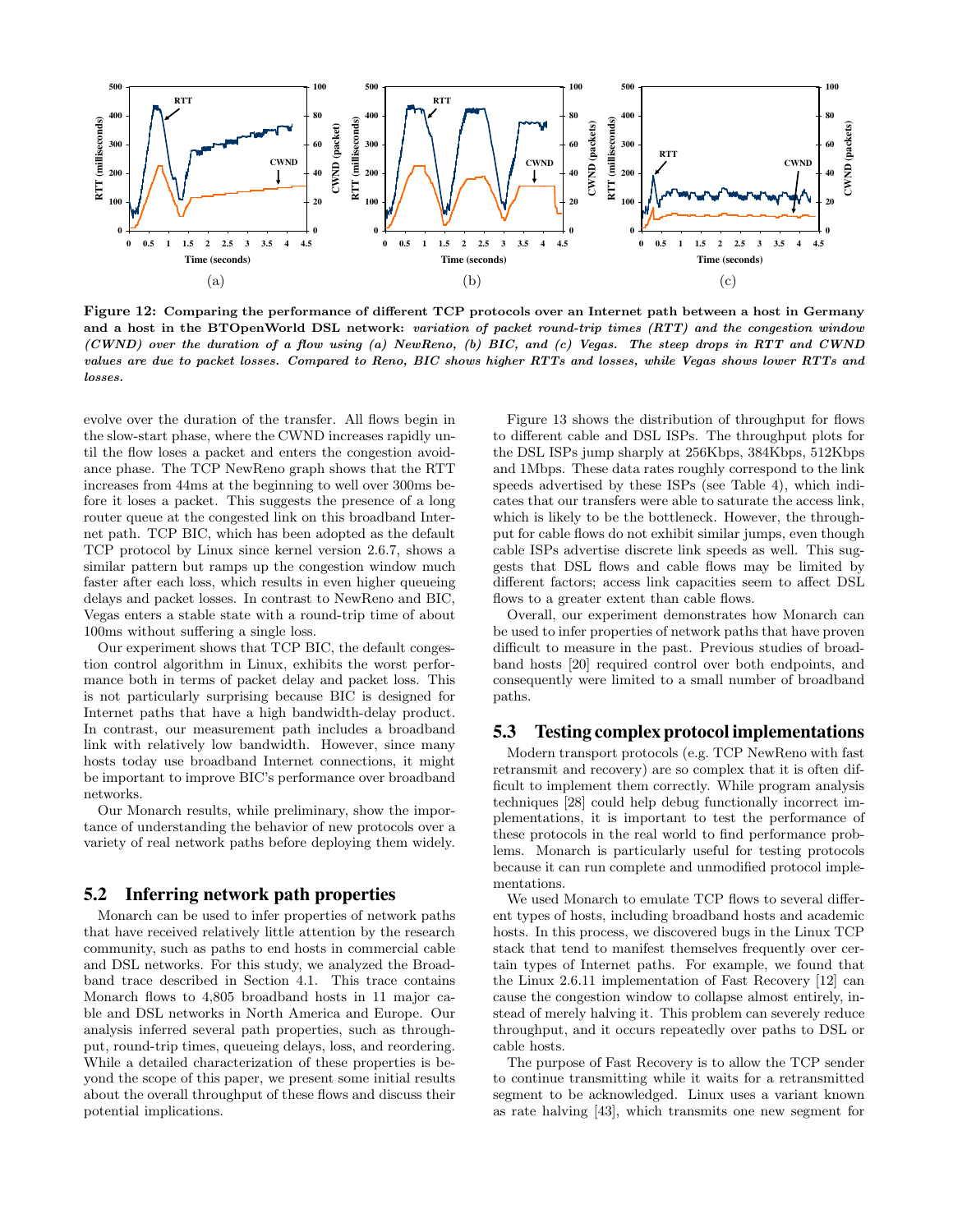

Figure 13: Broadband flows: Cumulative distributions of TCP flow throughput achieved over major (a) DSL and (b) cable access networks. Notice how DSL throughput raises sharply at discrete bandwidth levels while cable throughput does not.



Figure 14: Incorrect rate halving in Linux TCP: After the first loss, the congestion window falls below half its original value.

every other ACK received. Thus, one new packet is sent for every two packets that leave the network. Under normal conditions, this has the effect of gradually decreasing the number of packets in flight by half. Linux 2.6.11 implements rate halving by estimating the number of packets in flight, and capping the congestion window at that number.

However, we found that this approach fails when the congestion window approaches the send buffer size. Figure 14 shows an example of a flow that saw its first loss after 0.6 seconds, when the congestion window was 36 packets wide. Initially, Linux was able to send 8 additional segments for every other ACK as expected. But, once it reached the default send buffer size of 64kB (44 packets), it could not transmit more new segments. After this point, with no new segments being transmitted, the number of packets in flight, and consequently the congestion window, decreased rapidly. Every incoming ACK reduced the congestion window by one packet, causing it to fall far below the slowstart threshold of 18 packets. Thus, after leaving Fast Recovery, Linux fell back into slowstart for over half a second. Note that a second loss at 2.0 seconds was handled correctly because the congestion window was still fairly small.

Monarch helped us discover this problem because it allowed us to test the complete and unmodified protocol implementation (in this case, the NewReno code in the Linux kernel) over a wide range of real links with different characteristics.

## **6. RELATED WORK**

Monarch leverages existing protocols in unanticipated ways to perform measurements that were previously intractable. This approach is similar to several other measurement tools. Sting [44] manipulates the TCP protocol to measure packet loss. T-BIT [25, 32] exploits the TCP protocol to characterize Web servers' TCP behavior. King [14] uses DNS queries to measure latencies between two arbitrary DNS servers. SProbe [42] sends packet pairs of TCP SYN packets to measure bottleneck bandwidth to uncooperative Internet hosts. Like Monarch, these tools send carefully crafted packet probes to remote Internet hosts to measure network properties.

There is a large body of literature on evaluating transport protocol designs and implementations. Much of the previous work relies one of following three approaches to characterize protocol behavior. The first approach uses synthetic network simulators and emulators, such as ns-2 [30], NetPath [1], dummynet [40], NIST [9], and ModelNet [46]. There is an impressive amount of research on protocol modeling and characterization in these controlled environments. Padhye [31] discusses a summary of papers on TCP modeling. Unlike Monarch, previous simulators and emulators either use analytical models to generate TCP traffic or they simulate different synthetic network environments.

The second approach of evaluating transport protocols is based on active measurement. Bolot [7] and Paxson [33] performed some of the initial studies on network packet dynamics along a fix set of Internet paths. Padhye and Floyd [32] characterized the TCP behavior of a large set of popular Web servers. Medina et al. [25] investigated the behavior of TCP implementations and extensions. In a different project, Medina et al. [26] characterized the effect of network middleboxes on transport protocols. More recently, several studies have used PlanetLab [36] to examine different aspects of TCP network traffic.

The third approach of evaluating transport protocols relies on passive measurements. Based on the traces of TCP flows to a busy Web server, Balakrishnan et al. [5] presented a detailed analysis of the performance of individual TCP flows carrying Web traffic. Jaiswal et al. [16] used traffic traces of a Tier-1 ISP to investigate the evolution of a TCP connection variables over the lifetime of a TCP connection. More recently, Arlitt et al. [4] have used Web traces to investigate the impact of latency on short transfers' durations.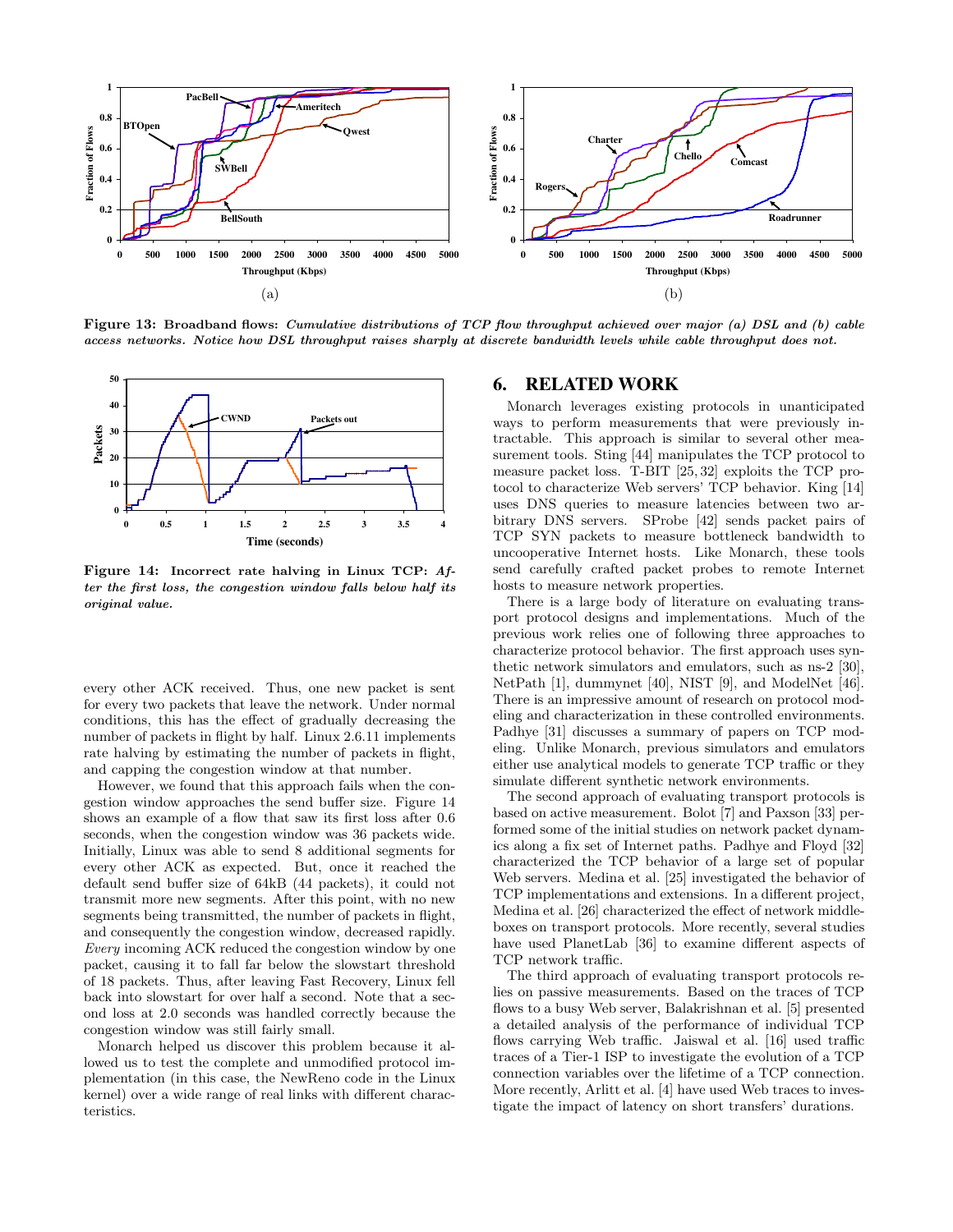# **7. CONCLUSIONS**

In this paper, we presented Monarch, a tool that emulates transport protocol flows over live Internet paths. Monarch enables transport protocols to be evaluated in realistic environments, which complement the controlled environments provided by the state of the art network simulators, emulators or testbeds. Monarch is highly accurate: its emulated flows closely resemble TCP flows in terms of throughput, loss rate, queueing delay, and several other characteristics.

Monarch uses generic TCP, UDP, or ICMP probes to emulate transport protocol flows to any remote host that responds to such probes. By relying on minimal support from the remote host, Monarch enables protocols to be evaluated on an unprecedented scale, over millions of Internet paths.

We used Monarch for three novel experiments. First, our preliminary study on the performance of different congestion control algorithms (TCP Reno, TCP Vegas and TCP BIC) shows that much remains to be understood about the behavior of even widely adopted protocols over the Internet at large. Second, we showed that Monarch measurements can be used to infer network properties of less-studied Internet paths, such as paths to cable and DSL hosts. Third, we used Monarch to test complete and unmodified TCP protocol implementations in the Linux kernel over a variety of Internet paths, and we discovered nontrivial bugs. Based on our experience, we believe that Monarch can help the research community conduct large-scale experiments leading to new insights and findings in the design and evolution of Internet transport protocols.

# **8. ACKNOWLEDGMENTS**

We would like to thank Steve Gribble, Dan Sandler, and Emil Sit for generously hosting Monarch servers for our experiments. Peter Druschel and our anonymous reviewers provided detailed and helpful feedback on the earlier versions of this draft. The ns-2 interface for Monarch was developed by Prateek Singhal.

#### **9. REFERENCES**

- [1] S. Agarwal, J. Sommers, and P. Barford. Scalable network path emulation. In Proceedings of the 13th IEEE International Symposium on Modeling, Analysis, and Simulation of Computer and Telecommunication Systems (MASCOTS), Washington, DC, 2005.
- [2] D. G. Andersen, H. Balakrishnan, F. Kaashoek, and R. Morris. Experience with an Evolving Overlay Network Testbed. ACM Computer Communication Review, 33(3), July 2003.
- [3] T. Anderson, A. Collins, A. Krishnamurthy, and J. Zahorjan. PCP: Efficient endpoint congestion control. In Proceedings of NSDI'06, May 2006.
- [4] M. Arlitt, B. Krishnamurthy, and J. C. Mogul. Predicting short-transfer latency from TCP Arcana: A tracebased validation. In Proceedings of Internet Measurement Conference, Berkeley, CA, October 2005.
- [5] H. Balakrishnan, V. N. Padmanbhan, S. Seshan, M. Stemm, and R. H. Katz. TCP behavior of a busy Internet server: Analysis and improvements. In Proceedings of IEEE Infocom, San Francisco, CA, USA, March 1998.
- [6] J. Bellardo and S. Savage. Measuring packet reordering. In Proceedings of the 2002 ACM SIGCOMM Inter-

net Measurement Workshop (IMW), Marseille, France, November 2002.

- [7] J.-C. Bolot. Characterizing end-to-end packet delay and loss in the Internet. In Proceedings of ACM SIGCOMM, San Francisco, CA, September 1993.
- [8] L. S. Brakmo and L. Peterson. TCP Vegas: End to end congestion avoidance on a global internet. IEEE Journal on Selected Areas in Communication, 13(8):1465– 1480, October 1995.
- [9] M. Carson and D. Santay. NIST Net a Linux-based network emulation tool. SIGCOMM Computer Communications Review, 33(3):111–126, 2003.
- [10] S. Floyd. RFC 3649 HighSpeed TCP for large congestion windows, Dec 2003. ftp://ftp.rfc-editor.org/ in-notes/rfc3649.txt.
- [11] S. Floyd, M. Handley, J. Padhye, and J. Widmer. Equation-based congestion control for unicast applications. In Proceedings of SIGCOMM'00, Aug 2000.
- [12] S. Floyd, T. Henderson, and A. Gurtov. RFC 3782 - The NewReno modification to TCP's fast recovery algorithm, Apr 2004. ftp://ftp.rfc-editor.org/ in-notes/rfc3782.txt.
- [13] R. Govindan and V. Paxson. Estimating router ICMP generation delays. In Proceedings of Passive and Active Measurement (PAM'02), 2002.
- [14] K. P. Gummadi, S. Saroiu, and S. D. Gribble. King: Estimating latency between arbitrary Internet end hosts. In Proceedings of the 2nd ACM SIGCOMM Internet Measurement Workshop (IMW), Marseille, France, November 2002.
- [15] V. Jacobson, R. Braden, and D. Borman. RFC 1323 TCP extensions for high performance, May 1992. http: //www.faqs.org/rfcs/rfc1323.html.
- [16] S. Jaiswal, G. Iannaccone, C. Diot, J. Kurose, and D. Towsley. Inferring TCP connection characteristics through passive measurements. In Proceedings of IEEE Infocom, Hong Kong, March 2004.
- [17] C. Jin, D. X. Wei, and S. H. Low. FAST TCP: Motivation, architecture, algorithms, performance. In Proceedings of IEEE Infocom 2004, Mar 2004.
- [18] D. Katabi, M. Handley, and C. Rohrs. Congestion control for high bandwidth-delay product networks. In Proceedings of SIGCOMM'02, Aug. 2002.
- [19] T. Kelly. Scalable TCP: Improving performance in highspeed wide area networks. ACM Computer Communication Review, 33(2):83–91, Apr 2003.
- [20] K. Lakshminarayanan and V. N. Padmanabhan. Some findings on the network performance of broadband hosts. In Proceedings of the ACM/Usenix Internet Measurement Conference (IMC), Miami, FL, USA, October 2003.
- [21] R. Mahajan, N. Spring, D. Wetherall, and T. Anderson. User-level Internet path diagnosis. In Proceedings of the 19th Symposium on Operating Systems Principles (SOSP), Bolton Landing, NY, USA, October 2003.
- [22] S. Mascolo, C. Casetti, M. Gerla, M. Y. Sanadidi, and R. Wang. TCP Westwood: bandwidth estimation for enhanced transport over wireless links. In Proceedings of MOBICOM'01, pages 287–297, Jul 2001.